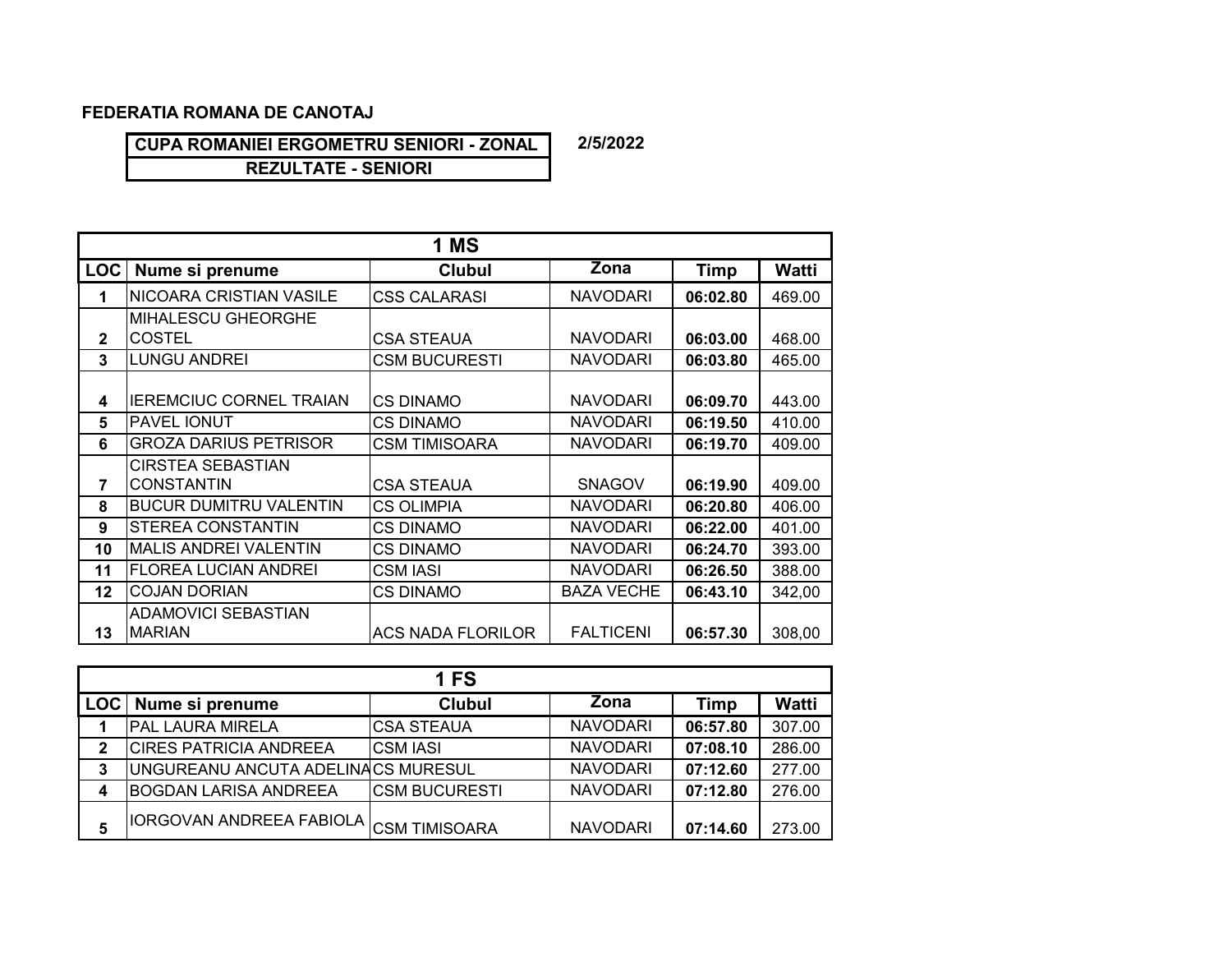|    | <b>VILCEANU ESTERA COSTINA</b> |                         |                 |          |        |
|----|--------------------------------|-------------------------|-----------------|----------|--------|
| 6  | <b>BEATRICE</b>                | <b>CS OLIMPIA</b>       | <b>NAVODARI</b> | 07:15.00 | 272.00 |
| 7  | IMOROSANU ANDRADA MARIA        | <b>CSM IASI</b>         | <b>NAVODARI</b> | 07:16.00 | 270.00 |
| 8  | <b>DRAM COSMINA MIHAELA</b>    | <b>CSM IASI</b>         | <b>NAVODARI</b> | 07:16.90 | 269.00 |
| 9  | LUNGU MANUELA GABRIELA         | <b>CSM IASI</b>         | <b>NAVODARI</b> | 07:19.20 | 264.00 |
|    | <b>STOICA GEORGELIA</b>        |                         |                 |          |        |
| 10 | <b>GABRIELA</b>                | <b>CSM IASI</b>         | <b>NAVODARI</b> | 07:23.90 | 256.00 |
| 11 | <b>ROBITU ELENA MARIA</b>      | <b>CSM BUCURESTI</b>    | <b>NAVODARI</b> | 07:25.70 | 253.00 |
| 12 | <b>DINULESCU DARIA IOANA</b>   | <b>CSA STEAUA</b>       | <b>NAVODARI</b> | 07:30.40 | 245.00 |
| 13 | <b>DUMITRU MARIANA</b>         | CS DINAMO               | <b>NAVODARI</b> | 07:35.00 | 238.00 |
| 14 | <b>CERBU ELENA ANDREEA</b>     | <b>CS DINAMO</b>        | <b>NAVODARI</b> | 08:05.00 | 196.00 |
| 15 | IRATA DIANA STEFANIA           | <b>LPS Piatra Neamt</b> | IPIATRA NEAMT   | 08:10.04 | 190.00 |

|              | 2 MS                                                                     |                            |                                |                |        |                |        |                   |                               |  |
|--------------|--------------------------------------------------------------------------|----------------------------|--------------------------------|----------------|--------|----------------|--------|-------------------|-------------------------------|--|
| <b>LOC</b>   | Nume si prenume                                                          | <b>Clubul</b>              | Zona                           | T <sub>1</sub> | Watt 1 | T <sub>2</sub> |        |                   | Watt $2 T1 + T2$ Watt $1 + 2$ |  |
|              | <b>BAITOC BOGDAN SABIN,</b><br><b>GHEORGHE PETRISOR</b>                  | ICS DINAMO                 | <b>NAVODARI</b>                | 05:56.50       | 494.00 | 06:11.80       | 436.00 | 12:08.30          | 930.00                        |  |
| $\mathbf{2}$ | COJOCARU CRISTIAN IONUT,<br><b>HEMEN ANDREI</b>                          | <b>CSA STEAUA</b>          | <b>NAVODARI</b>                | 06:01.60       | 474.00 | 06:28.10       | 383.00 | 12:29.70          | 857.00                        |  |
| 3            | MERILA TOADER IULIAN,<br><b>HISON CIPRIAN SIMEON</b>                     | <b>CS DINAMO</b>           | <b>NAVODARI</b>                | 06:13.20       | 431.00 | 06:20.50       | 407.00 | 12:33.70          | 838.00                        |  |
| 4            | <b>STETCO ALEXANDRU GABRIEL</b>                                          | <b>ICS DINAMO</b>          | <b>NAVODARI</b>                | 06:14.60       | 426.00 | 06:31.70       | 373.00 | 12:46.30          | 799.00                        |  |
| 5            | TIMIS SEBASTIAN.<br><b>SCRIPCARU GHEORGHE</b>                            | <b>CS DINAMO</b>           | <b>NAVODARI</b>                | 06:32.20       | 371.00 | 06:15.90       | 422.00 | 12:48.10          | 793.00                        |  |
| 6            | RADU                                                                     | ICS DINAMO                 | <b>BAZA VECHE</b>              | 06:38.40       | 354,00 | 06:35.10       | 363,00 | 13:13.50          | 717,00                        |  |
|              | TIGANASU ALEXANDRU,<br><b>CEISTOF-ANCUTA GABRIEL</b>                     | <b>CS DINAMO</b>           | NAVODARI.<br><b>BAZA VECHE</b> | 06:47.60       | 331.00 | 06:28.00       | 383.00 | 13:15.60          | 714.00                        |  |
| 8            | PATRINJEI CRISTIAN DORIAN                                                | <b>ICSU POLITEHNICA TM</b> | TIMISOARA                      | 06:36.70       | 359.00 | 06:45.40       | 336.00 | 13:22.10          | 695.00                        |  |
| 9            | <b>ANDRONESCU GEORGIAN</b><br>VASILE, NICOLA GEORGIAN<br><b>VASILICA</b> | <b>ICSS CALARASI</b>       | <b>CALARASI</b>                | 07:17.70       | 267.00 | 07:18.40       |        | 266.00   14:36.10 | 533.00                        |  |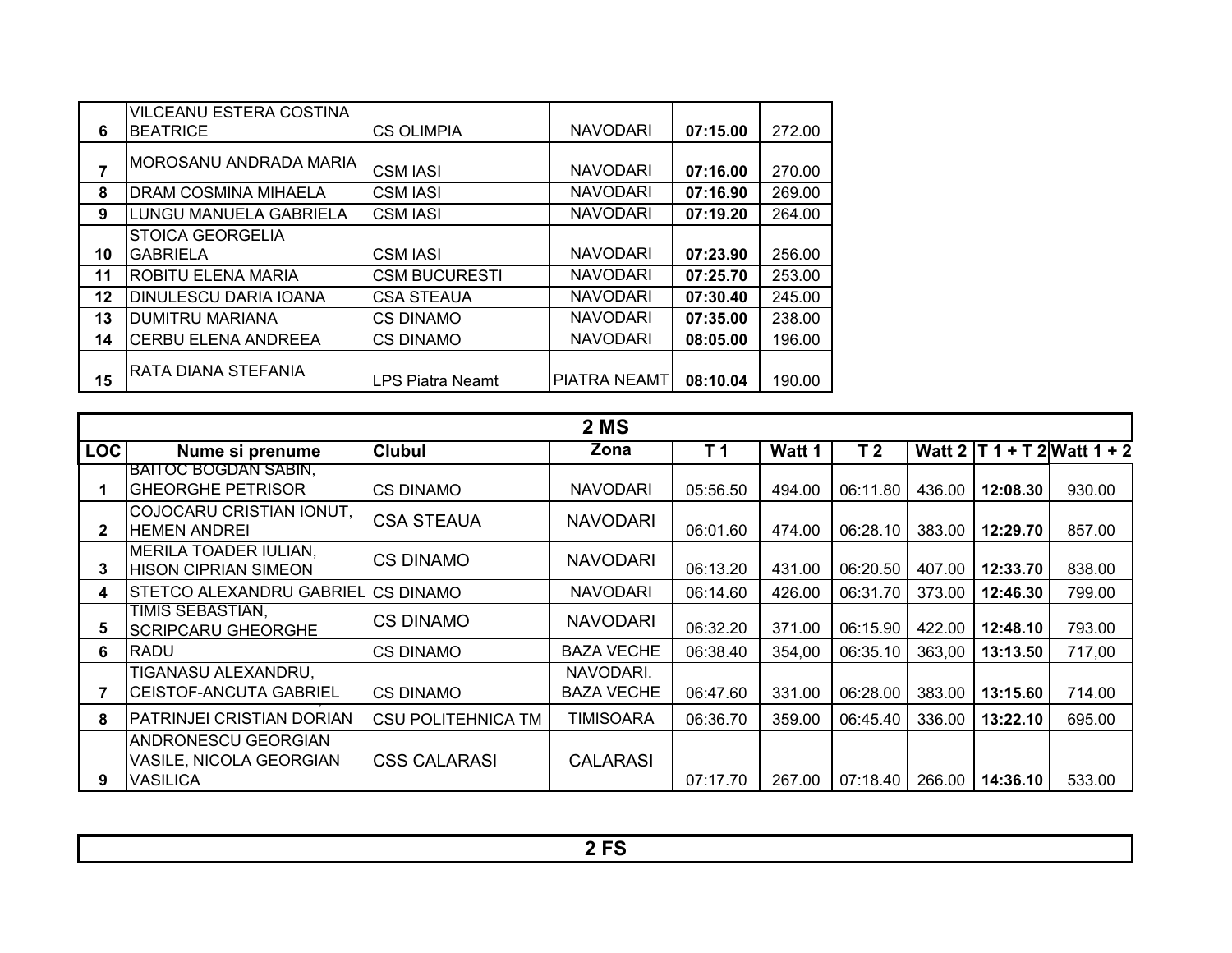| <b>LOC</b> | Nume si prenume                                                         | <b>Clubul</b>     | Zona            | T 1      | Watt 1 | T <sub>2</sub> | Watt 2 | $T1+T2$  | Watt $1 + 2$ |
|------------|-------------------------------------------------------------------------|-------------------|-----------------|----------|--------|----------------|--------|----------|--------------|
|            | PARASCHIV GABRIELA,<br> BALAUCA IULIA LILIANA                           | <b>CSA STEAUA</b> | <b>NAVODARI</b> | 07:06.20 | 289.00 | 07:08.10       | 286.00 | 14:14.30 | 575.00       |
|            | TURCANU ALICE ELENA,<br>AXINTE IOANA IRINA                              | <b>CSA STEAUA</b> | <b>NAVODARI</b> | 07:07.60 | 287.00 | 07:09.00       | 284.00 | 14:16.60 | 571.00       |
|            | LEBADA DAMARIS STEFANA,<br><b>IRUSCUTA ALEXANDRA</b>                    | <b>CSA STEAUA</b> | <b>NAVODARI</b> | 07:09.70 | 282.00 | 07:20.60       | 262.00 | 14:30.30 | 544.00       |
|            | <b>IONEL ALEXANDRA</b><br>CORNELIA, NECULAIASA<br>IFLORENTINA GEORGIANA | <b>ICS DINAMO</b> | <b>NAVODARI</b> | 07:10.10 | 282.00 | 07:32.20       | 242.00 | 14:42.30 | 524.00       |
|            | POPA PETRUTA IONELA                                                     | ICS DINAMO        | <b>NAVODARI</b> | 07:10.20 | 281.00 | 07:35.70       | 237.00 | 14:45.90 | 518.00       |
| 6          | <b>DIANA</b>                                                            | <b>CSA STEAUA</b> | <b>NAVODARI</b> | 07:34.50 | 239.00 | 07:14.10       | 274.00 | 14:48.60 | 513.00       |

|            |                                                  | 1 MS C.U.                   |                  |          |        |
|------------|--------------------------------------------------|-----------------------------|------------------|----------|--------|
| <b>LOC</b> | Nume si prenume                                  | <b>Clubul</b>               | Zona             | Timp     | Watti  |
|            | <b>APARASCHIVEI ILIE LUCIAN</b>                  | <b>ACS NADA FLORILOR</b>    | <b>NAVODARI</b>  | 06:26.70 | 387.00 |
| 2          | NEDELESCU VALENTIN<br><b>COSTEL</b>              | ICSM CALARASI               | <b>CALARASI</b>  | 06:30.70 | 376.00 |
| 3          | <b>SORESCU NICOLAE VICTOR</b>                    | <b>CSU Simona Halep</b>     | <b>IZVORANI</b>  | 06:38.60 | 354.00 |
| 4          | <b>BOC VLAD DANIEL</b>                           | LPS NICOLAE ROTARU          | <b>CONSTANTA</b> | 07:00.90 | 300.00 |
| 5          | <b>GOREA BOGDAN</b>                              | <b>CSU POLITEHNICA TIMI</b> | <b>TIMISOARA</b> | 07:18.40 | 265.00 |
| 6          | <b>FERENCZ GROSS MICHAEL</b><br><b>SIGISMUND</b> | <b>ICSS BEGA TIMISOARA</b>  | <b>TIMISOARA</b> | 07:38.90 | 227.00 |

| 1 FS C.U.              |                       |                  |          |        |    |  |  |  |
|------------------------|-----------------------|------------------|----------|--------|----|--|--|--|
| Nume si prenume        | Clubul                | Zona             | Timp     | Watti  |    |  |  |  |
| <b>IBUZDUGAN ELENA</b> | ICSM CALARASI         | <b>SNAGOV</b>    | 07:41.80 | 227.00 | НC |  |  |  |
| ISIMA MIRUNA ALEXANDRA | ICSU POLITEHNICA TIMI | <b>TIMISOARA</b> | 09:44.60 | 112.00 | HC |  |  |  |
|                        |                       |                  |          |        |    |  |  |  |

|                               |                            | $2C$ $C$ $H$<br>$\sim$<br>v.u |      |               |        |                         |                    |
|-------------------------------|----------------------------|-------------------------------|------|---------------|--------|-------------------------|--------------------|
| <b>LOC</b><br>Nume si prenume | Clubul<br>. . <b>. .</b> . | Zona                          | Watt | $\tau$ $\sim$ | Watt 2 | $\mathbf{r}$<br>$T A +$ | I Watt<br>. .<br>L |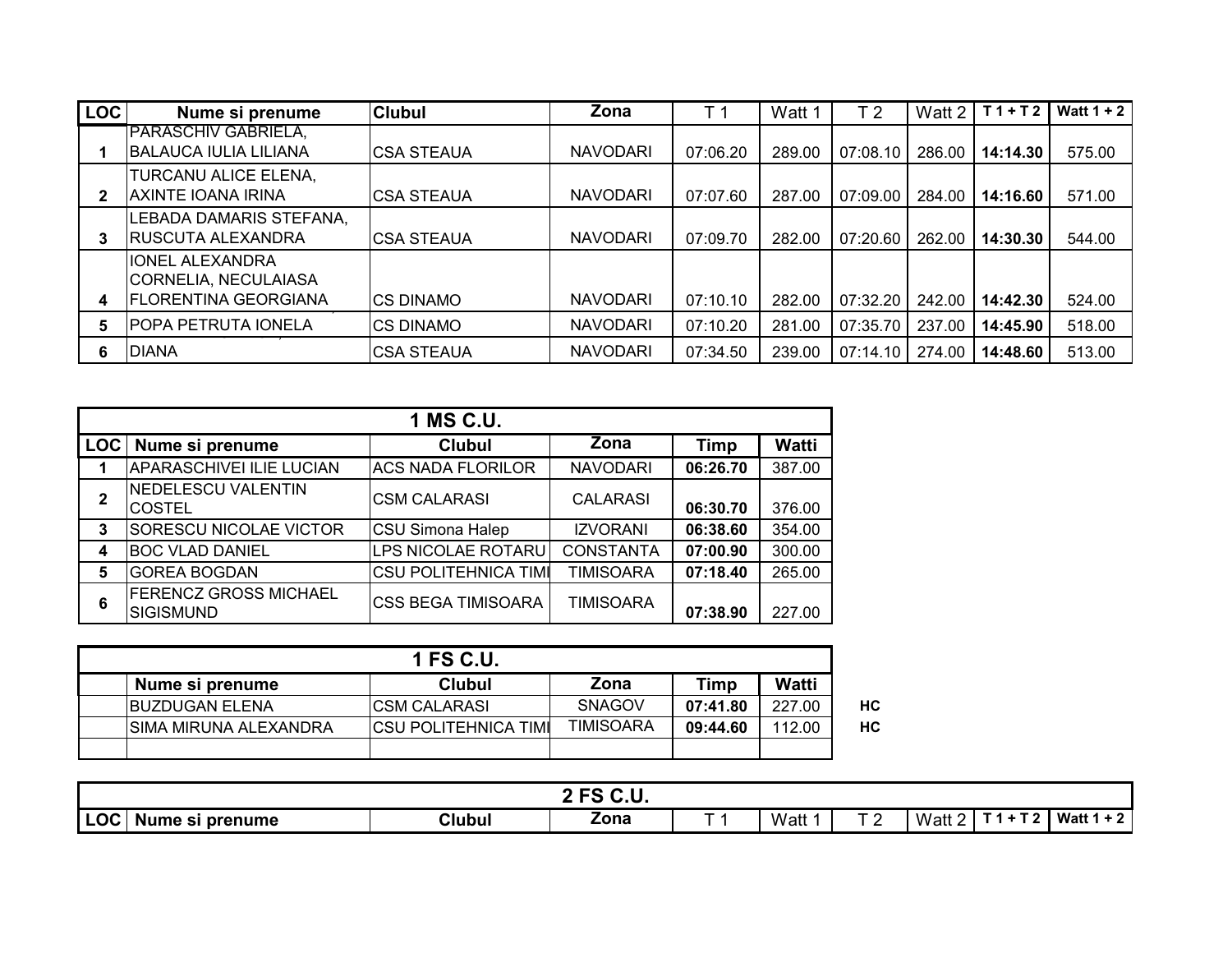| $\mathcal{L}$ [BORDEANU NOEMI, CHELARIU $\mathcal{L}_\mathrm{CS}$ CEAHLAUL<br>IROXANA MIHAELA |                     | Piatra Neamt | 08:37.06 | 162.00 | 09:24.08   124.00         |        | 18:01.14        | 286.00 |
|-----------------------------------------------------------------------------------------------|---------------------|--------------|----------|--------|---------------------------|--------|-----------------|--------|
| BOBOC SIMONA CASIANA, BOBICS CEAHLAUL                                                         |                     | Piatra Neamt | 09:10.01 | 135.00 | 09:17.05                  | 129.00 | 18:27.06        | 264.00 |
| <b>IMORARIU ANDREEA,</b><br><b>IBUHUSANU FLORENTINA</b><br><b>IMARIANA</b>                    | <b>ICS CEAHLAUL</b> | Piatra Neamt | 11:17.01 | 72.00  | $10:06.00$ $\blacksquare$ |        | 101.00 21:23.01 | 173.00 |